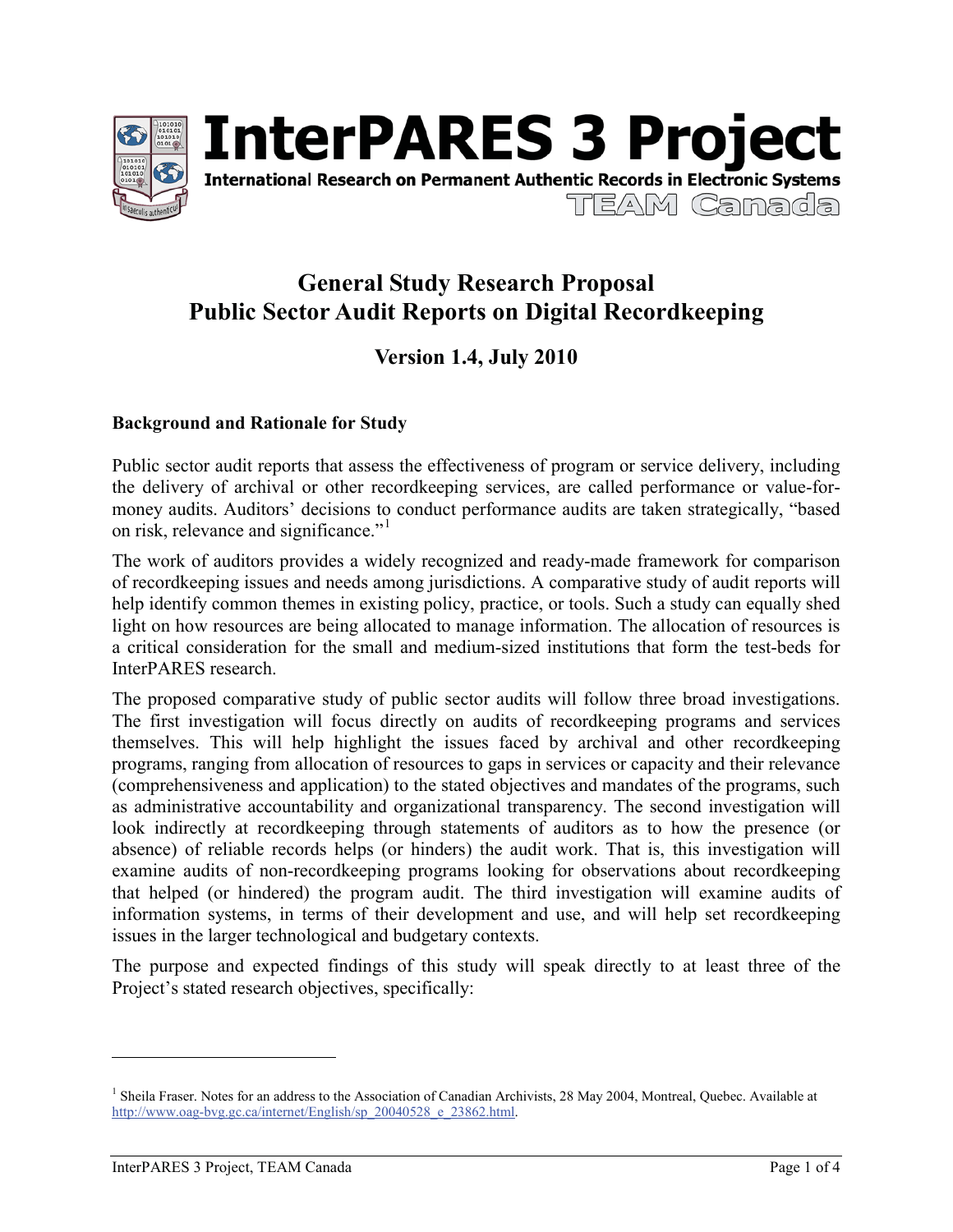- 1. to promote an environment supportive of the research goal by demonstrating to regulatory and auditing bodies and to policy makers that it is essential to integrate digital records preservation requirements in any activity that they regulate, audit or control;
- 9. to create evaluation models capable of measuring the success of the preservation solutions that have been proposed and implemented; and
- 13. to establish a strong network of research and education on digital preservation that is deeply rooted in the various communities served by each of its partners, and that integrates academic work with social and community action.<sup>2</sup>

#### **Research Questions**

The following three questions will be addressed by the three investigations outlined above. They are drawn from the research questions outlined in the InterPARES 3 Project Proposal.<sup>3</sup>

Question 1: Which common or consistent messages emerge from a review of audit reports of publicly supported archives and recordkeeping programs? That is, in a time of technological change, what are auditors looking for and commenting on in their assessments? This question is especially relevant to the second part of InterPARES 3 research question #1:

1. Which are the regulatory, auditing and policy making bodies that need to be sensitized to the importance of digital preservation, and what are the best ways of influencing them?<sup>4</sup>

Question 2: What messages, if any, about technology and the preservation of digital records emerge in audit reports about other programs? That is, what observations do auditors make about what helped or hindered their conduct of a program audit? Answers to this question should contribute to addressing InterPARES 3 research questions #6 and #7:

- 6. What are the nature and the characteristics of the relationship that each of these archives or programs should establish with the creators of the records for which it is responsible?
- 7. What kind of policy, strategy and procedures should any such archives or program have in place to be able to control the digital records for which it will be or already is responsible from creation to preservation, and on what factors are these administrative devices dependent (e.g. a specific accountability framework and governance structure)? $5^{\circ}$

Question 3: What messages relevant to recordkeeping, if any, emerge about information technology implementations in audit reports, including how many resources (including financial resources) are invested in new technologies and what observations are made on the returns on

 $\overline{\phantom{a}}$ 

<sup>&</sup>lt;sup>2</sup> Luciana Duranti (2007), "Theoretical Elaborations into Archival Management in Canada (TEAM Canada): Implementing the theory of preservation of authentic records in digital systems in small and medium-sized archival organizations," SSHRC CURA InterPARES 3 Project Proposal, section 2, pp. 14-15.

<sup>&</sup>lt;sup>3</sup> Duranti (2007), SSHRC CURA InterPARES 3 Project Proposal, pp.15-16.  $4$  See http://www.interpares.org/ip3/ip3\_questions.cfm. 5 Ibid.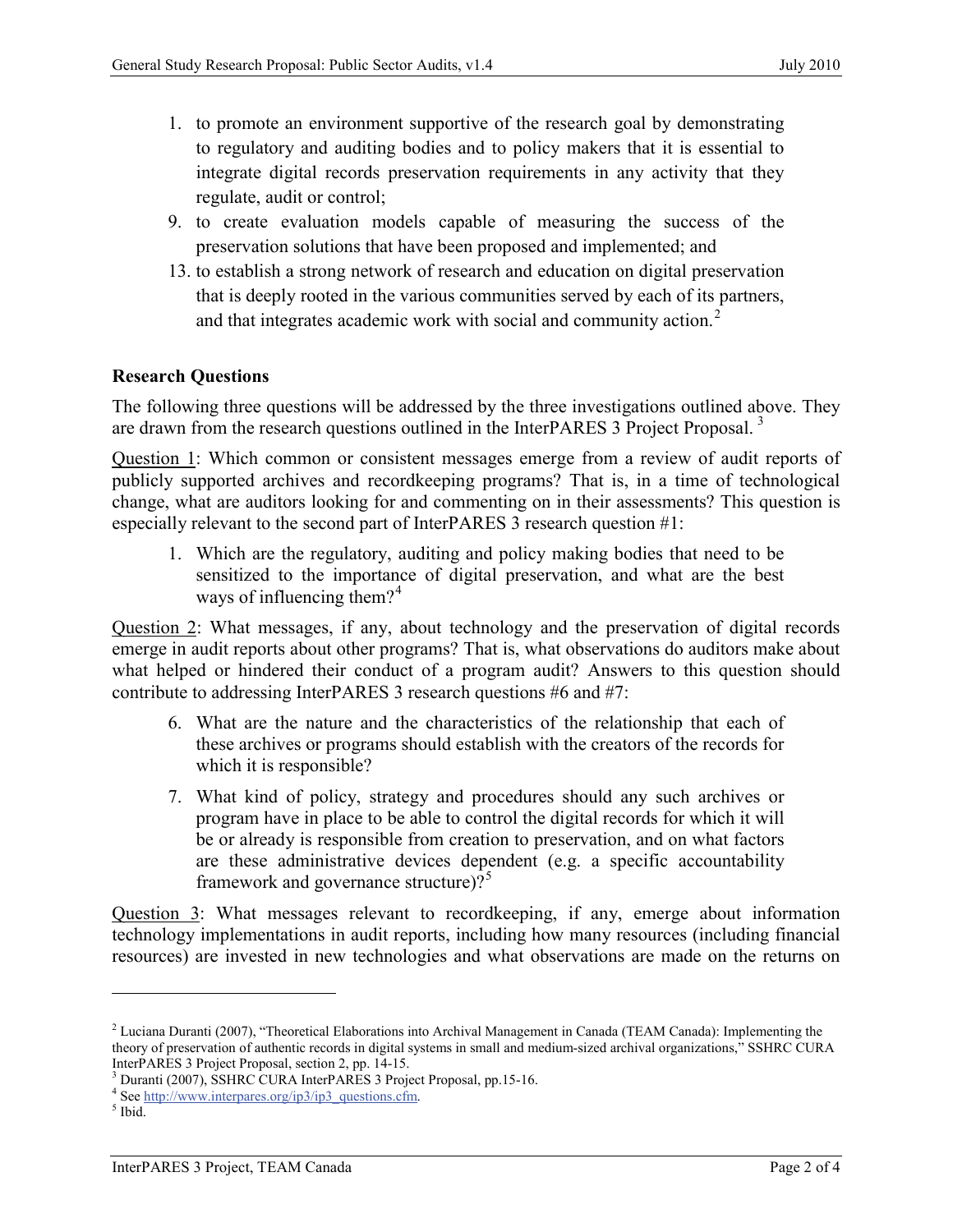those investments? Answers to these questions will contribute to addressing InterPARES 3 research questions #7 (see above) and #13:

13. How can records professionals keep their knowledge of digital preservation up-to-date in the face of ongoing and increasingly fast technological change?

#### **Research scope and method**

All public sector environments have some sort of audit element or component. All three levels of government in Canada, as well as institutions in the broader public sector, including universities, and hospitals, for example, maintain public audit programs established by statute. The only "natural" limitation on scope is in relation to the first question; i.e., that there will be only a limited number of audits done of public sector records.

The study will be conducted by establishing a list of audit reports pertaining to the three areas of investigation, created from a survey of those available. The geographic scope of the study will be limited to jurisdictions and organizations within Canada. The date range will be limited to reports dating no earlier than 2000 for reports relating to the first research question, and reports dating no earlier than 2005 for reports relating to the other two questions.

#### **Limitations of Study**

Published audit reports relating to the public sector are available but the availability and access to audit reports in the broader public sector, including universities, hospitals, etc., may be limited. A more extensive limitation may be that no audit reports may be publicly available for artistic or scientific areas of endeavor. As a result, findings from this general study may not be applicable, even indirectly, to those environments.

The research scope will be limited to jurisdictions where audit reports are published in English. (If a co-investigator and/or research assistant fluent in French is assigned to this study, this limitation could be reduced.) Because the focus of the study relates to digital recordkeeping, and because both audit and archival practice are based on internationally accepted principles, the limitations of the study could also be reduced by participation of other InterPARES 3 International Alliance research teams, reviewing audit reports in their jurisdictions.

| <b>Activities</b>                                                                                               | <b>Target Completion Date</b> | <b>Status</b> |
|-----------------------------------------------------------------------------------------------------------------|-------------------------------|---------------|
| <b>Acceptance of Study Proposal</b>                                                                             | <b>July 2010</b>              | Completed     |
| Set parameters for study,<br>especially number of reports to<br>review relating to the three<br>research themes | <b>July 2010</b>              |               |
| 3. Create inventory of audit reports                                                                            | August 2010                   |               |
| Analysis                                                                                                        | Aug 2010 through April 2011   |               |

#### **Plan of Action**